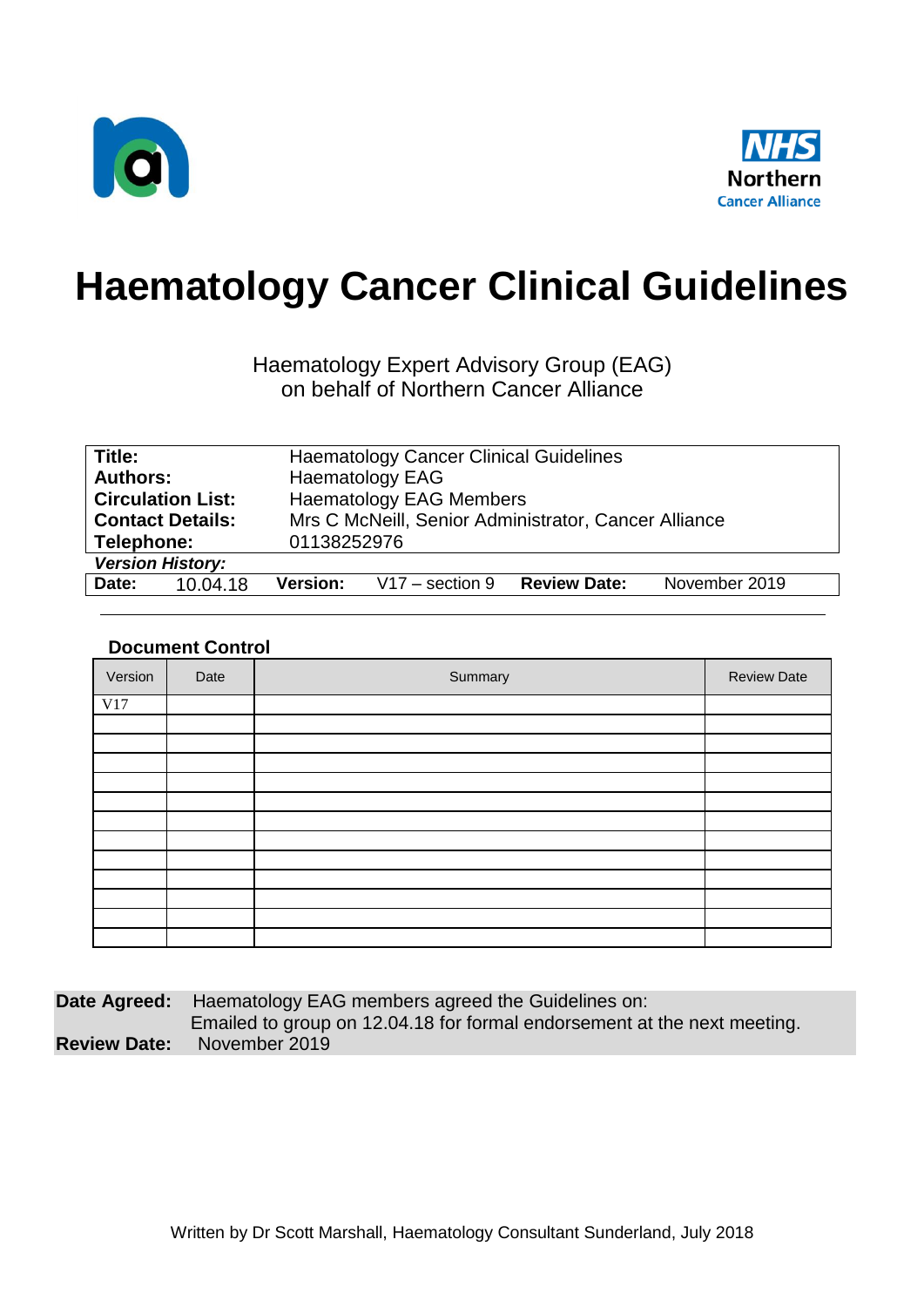#### **CONTENTS**

**SECTION 1** NEHODS- Northern England Haemato- Diagnostic Service

**SECTION 2** Guidelines for Cytogenetic analysis in Haematological Malignancies

**SECTION 3** North of England Cancer Network Guidelines and Indications for PETCT

**SECTION 4** Guidelines for management of Acute Myeloid Leukaemia (AML)

**SECTION 5** Guidelines for Management of Myelodysplastic Syndromes

**SECTION 6** Guidelines for Management of Acute Lymphoblastic Leukaemia

**SECTION 7** Guidelines for the Management of Chronic Myeloid Leukaemia

#### **SECTION 8**

Guidelines for Management of Myeloproliferative Disorders Polycythaemia Vera (PRV) Myelofibrosis (MF)

#### **SECTION 9**

Guidelines for Management of Chronic Lymphocytic Leukaemia (CLL) and Lymphoproliferative Disorders Hairy Cell Leukaemia T-Prolymphocytic Leukaemia Waldenstrom Macroglobulinaemia

#### **SECTION 10**

Guidelines for the Management of Low-grade Non-Hodgkin Lymphoma Mantle Cell Lymphoma

**SECTION 11** Guidelines for the Management of High Grade B Cell Non-Hodgkin Lymphoma (NHL)

**SECTION 12** Guidelines for the Management of Classical Hodgkin Lymphoma

**SECTION 13** Guidelines for the Management of Mature T-Cell and NK-Cell Neoplasms

**SECTION 14** Guidelines for Management of Plasma Cell Myeloma

**SECTION 15** Indications for Haemopoietic Stem Cell Transplantation

**SECTION 16** Clinical Guideline for the prophylaxis and treatment of tumour lysis syndrome in patients receiving treatment for haematological malignancies

#### **SECTION 17 Blood Transfusion Guidelines**

#### **SECTION Appendix**

- Appendix 1 Teenage and Young Adult Pathway for initial Management
- Appendix 2 Pathway for follow up on completion of First line treatment
- Appendix 3- TYA Designated Hospitals
- Appendix 4 NHS Specialised Services Pathway
- Appendix 5 Local Referral Pathways and Levels of Care
- Appendix 6 Pathways

Appendix 7 – Inter-provider transfers

- Multiple Myeloma
- Non-Hodgkin Lymphoma
- Hodgkin Lymphoma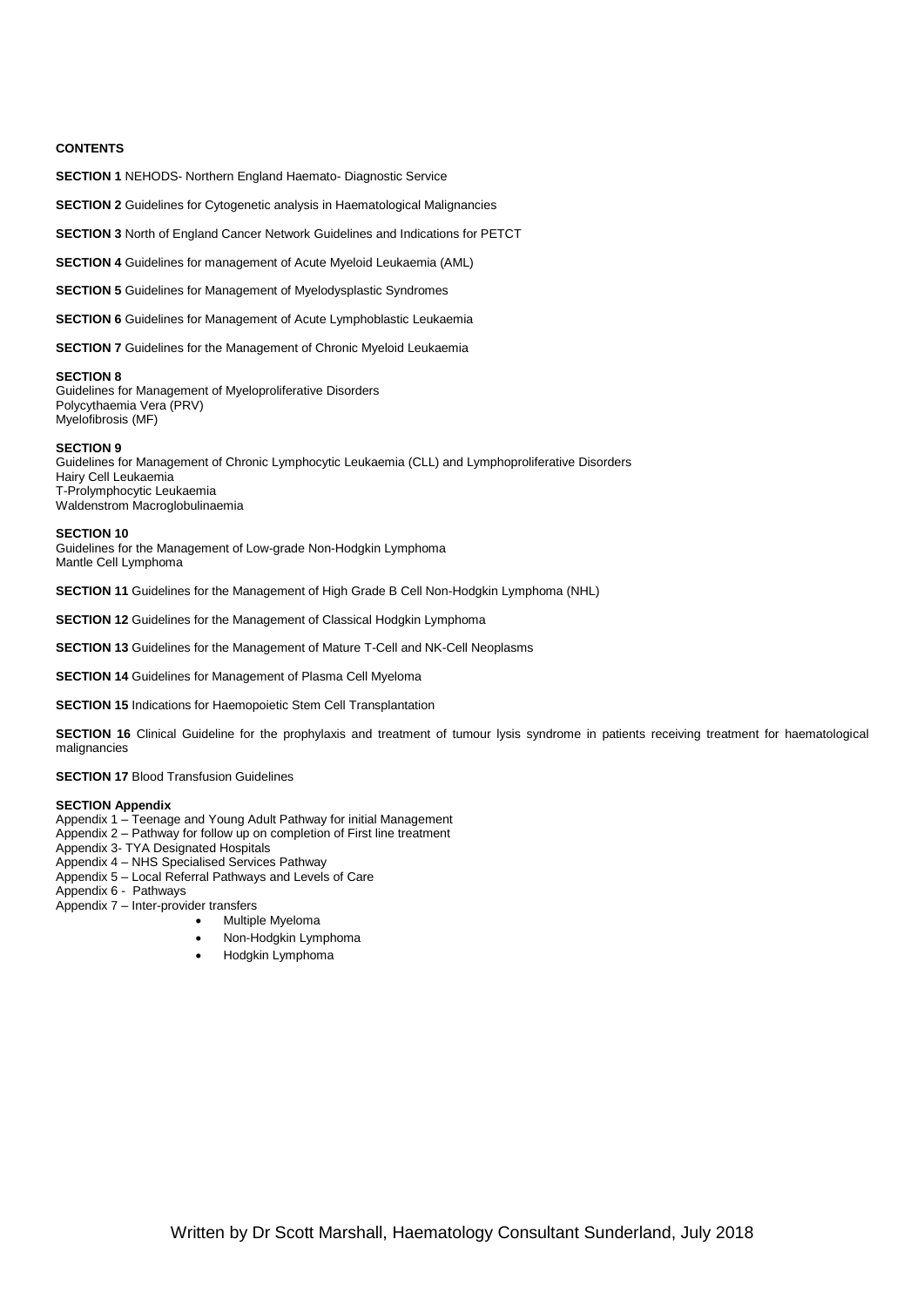## **GUIDELINES FOR MANAGEMENT OF CHRONIC LYMPHOCYTIC LEUKAEMIA (CLL) AND LYMPHOPROLIFERATIVE DISORDERS**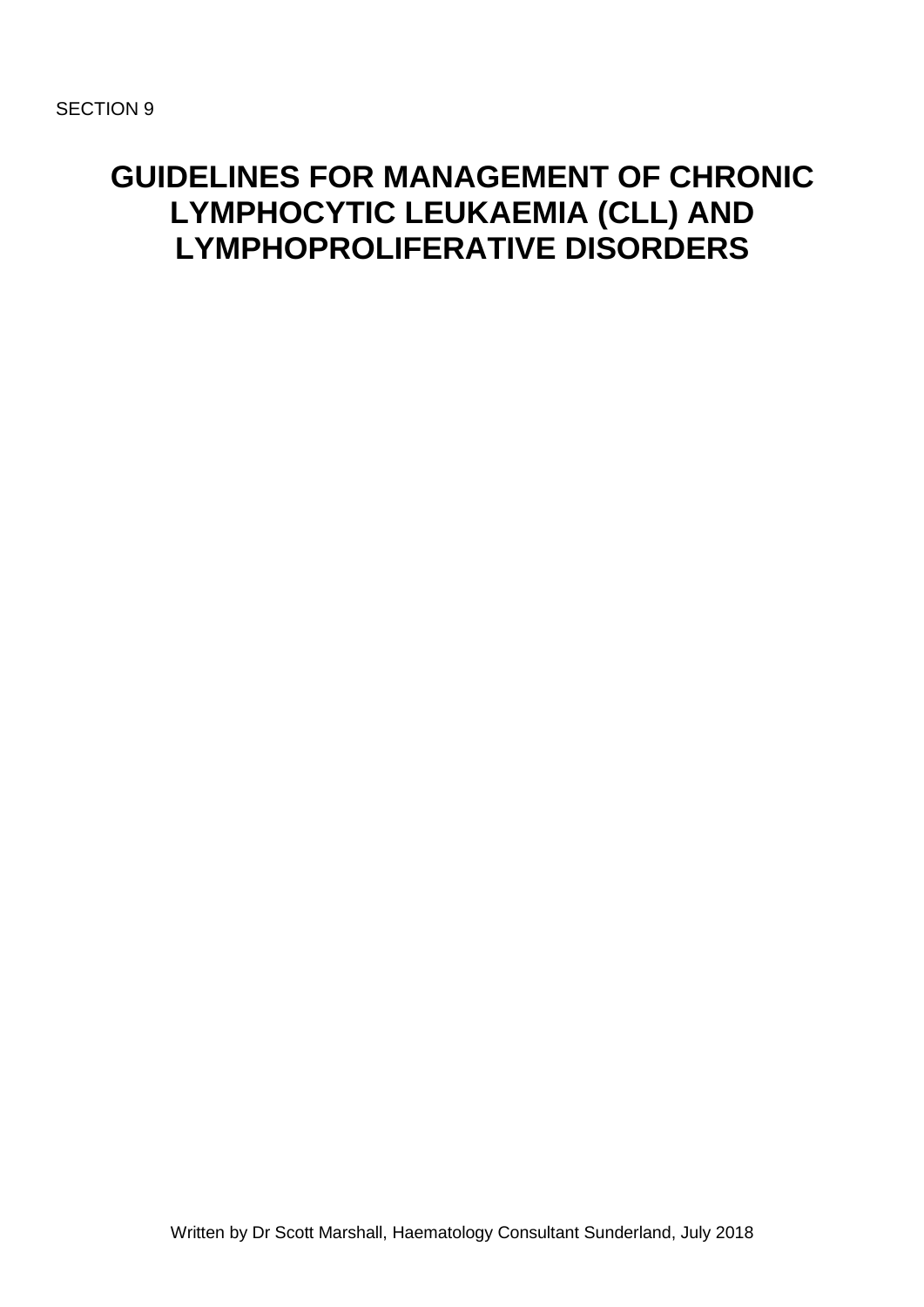#### **Reliable Sources for Patient information**

The national patient support associations are a valuable resource for patients and have internet sites and booklets with reliable information (Bloodwise: [https://bloodwise.org.uk/info](https://bloodwise.org.uk/info-support/chronic-lymphocytic-leukaemia/what)[support/chronic-lymphocytic-leukaemia/what;](https://bloodwise.org.uk/info-support/chronic-lymphocytic-leukaemia/what) CLLSA: [https://www.cllsupport.org.uk/;](https://www.cllsupport.org.uk/) Leukaemia Care: [https://www.leukaemiacare.org.uk/;](https://www.leukaemiacare.org.uk/) Macmillan: [https://www.macmillan.org.uk/information](https://www.macmillan.org.uk/information-and-support/leukaemia/chronic-lymphocytic)[and-support/leukaemia/chronic-lymphocytic\)](https://www.macmillan.org.uk/information-and-support/leukaemia/chronic-lymphocytic).

#### **Investigation of asymptomatic lymphocytosis**

- Routine requesting of immunophenotyping for the investigation of asymptomatic lymphocytosis should only be requested when the total lymphocyte count is greater than 10x10<sup>9</sup> /L.
- Full blood count monitoring every 3-6 months should be recommended for those who are asymptomatic and have a total lymphocyte count  $<$  10x10 $^9$ /L.
- Symptomatic patients or patients with lymphocytosis and associated cytopenias or patients with lymphadenopathy/hepatosplenomealy should be investigated as clinically indicated following clinical assessment.

#### **CHRONIC LYMPHOCYTIC LEUKAEMIA**

#### **Diagnostic Criteria**

A definitive diagnosis of CLL is based on the combination of a lymphocytosis and characteristic lymphocyte immunophenotype.

Scoring system for the diagnosis of CLL

| score: 1 | score: 0 |
|----------|----------|
| positive | negative |
| positive | negative |
| negative | positive |
| weak     | strong   |
| weak     | strong   |
|          |          |

Scores for CLL range from 3 to 5 and non-CLL cases from 0 to 2.

#### **Prognostic factors**

| factor                    | low risk       | high risk                   |
|---------------------------|----------------|-----------------------------|
| Cytogenetic abnormalities | None           | loss/ mutation of p53*<br>٠ |
|                           | del 13q (sole) | del 11q23<br>٠              |
| $ZAP-70$                  | negative       | positive<br>٠               |
| IgVH gene status          | mutated        | unmutated<br>٠              |
| CD23                      |                | negative<br>$\blacksquare$  |
| Richter's transformation  |                | present<br>٠                |

\*p53 abnormalities predict a poor response to alkylating agents, purine analogues and rituximab monotherapy but not to high-dose steroids or alemtuzumab.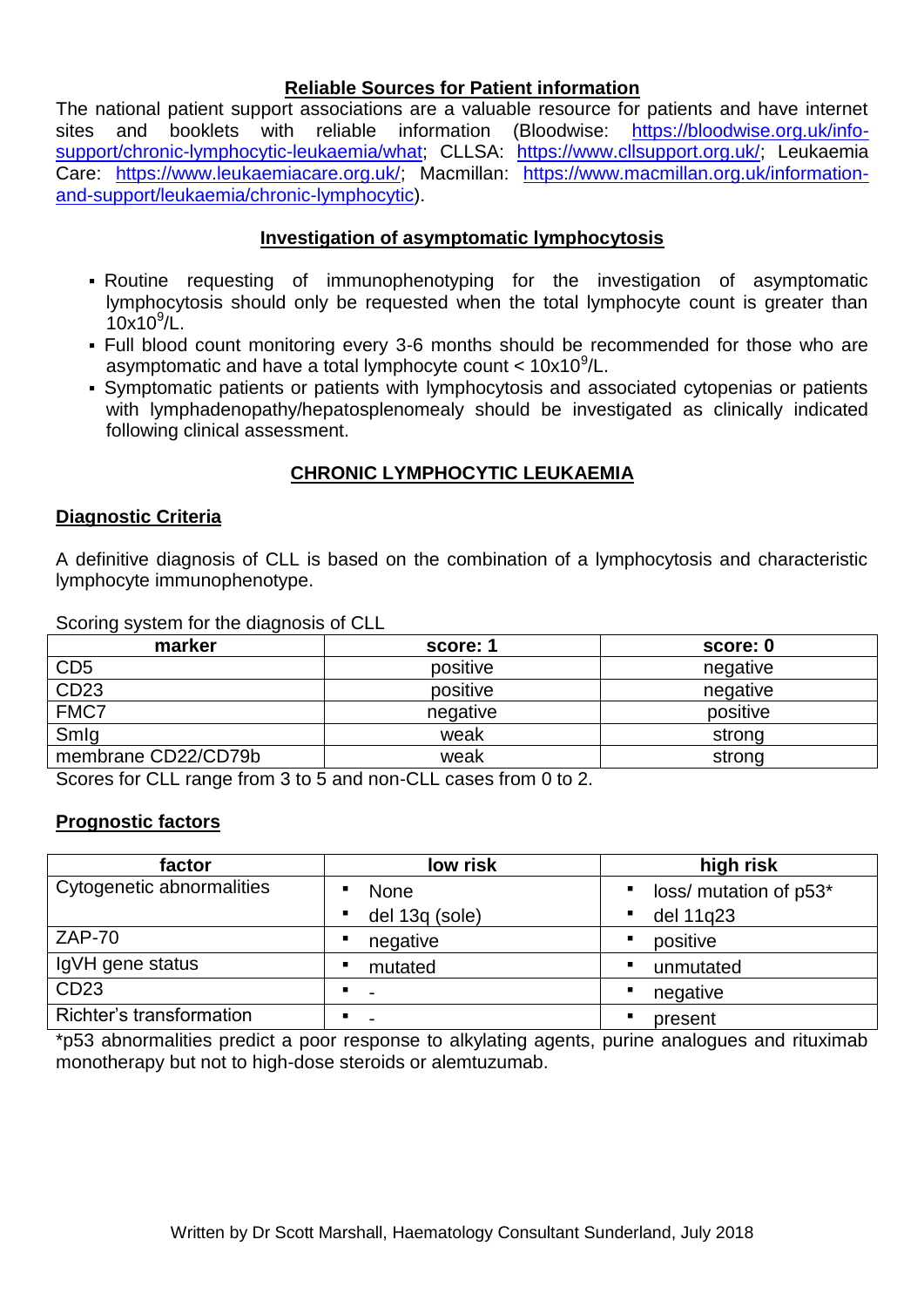| Factor                    | <b>Frequency (stage</b><br>A patients) | Median time to<br>treatment (years) | <b>Median survival</b><br>(years) |
|---------------------------|----------------------------------------|-------------------------------------|-----------------------------------|
| None                      | $>50\%$                                | $>5-10$                             | $>15-20$                          |
| 17p deletion              | $4 - 7\%$                              | $<$ 1                               | $2 - 4$                           |
| 11q deletion              | 10-15%                                 | $1 - 2$                             | $6-9$                             |
| Germline $\lg V_H$ (>98%) | 25-40%                                 | <4                                  | $8 - 9$                           |
| ZAP-70 expression         | 20-50%                                 | $3 - 4$                             | $8 - 10$                          |
| CD38 expression           | 25-40%                                 | <4                                  | $8 - 10$                          |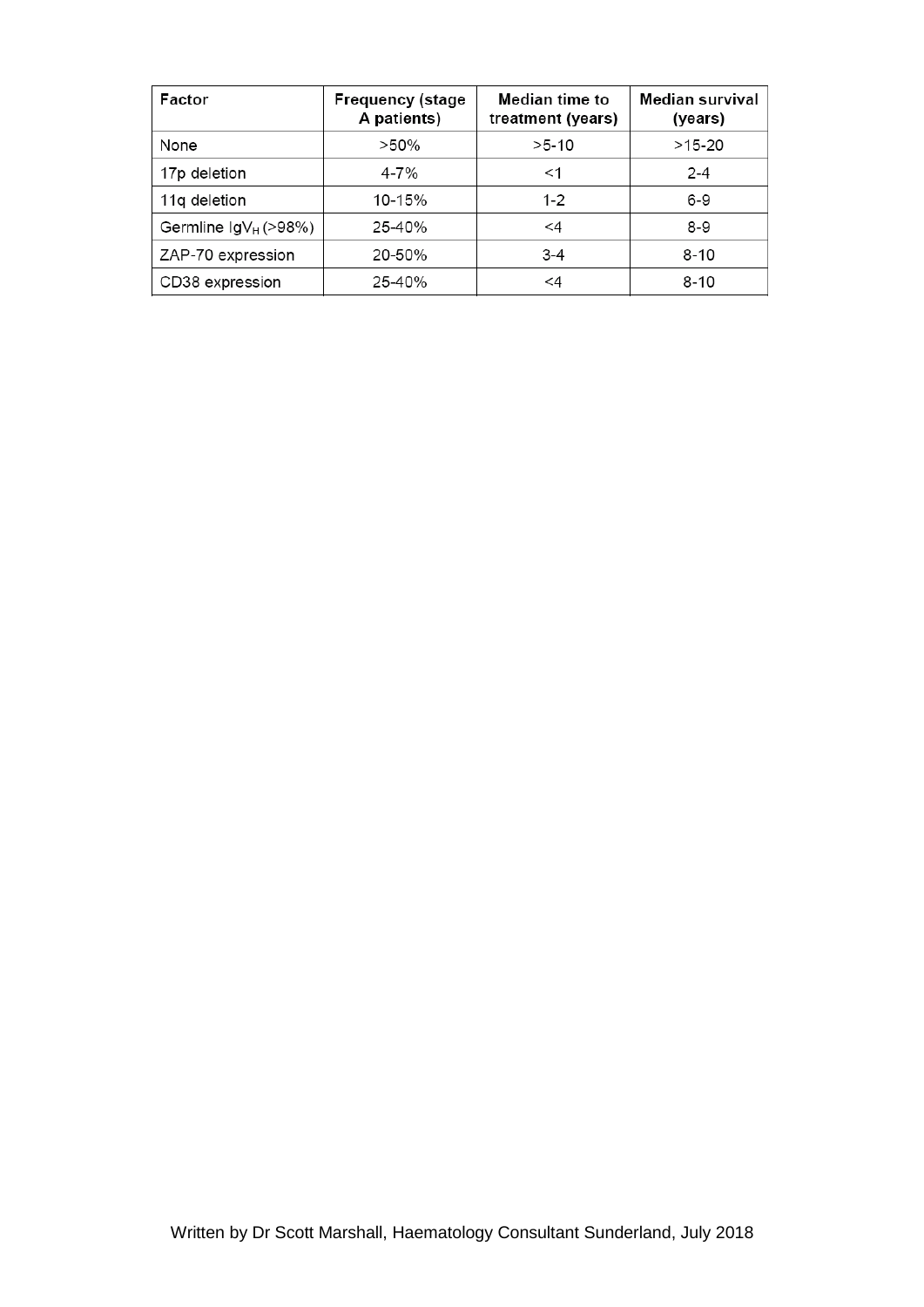#### **Investigations**

#### **Baseline investigations**

- 1. Full blood count
- 2. Immunophenotyping of peripheral blood lymphocytes
- 3. Renal and liver biochemistry (including urate level)
- 4. Calculation of Binet/ Rai stage

### **Other recommended investigations**

- 1. Serum Immunoglobulins consideration of IvIg replacement
- 2. Pneumococcal and HiB immunity testing with vaccination in those not immune
- 3. Direct antiglobulin test (DAT) and reticulocyte count are essential in all anaemic patients and before starting treatment.
- 4. Bone marrow aspirate and trephine biopsy if:
	- phenotypically atypical CLL (atypical morphology and low CLL score)
	- **for investigation of cytopenias**
- 5. Lymph node biopsy is indicated if:
	- the diagnosis is uncertain from the peripheral blood and bone marrow examinations.
- 6. CT-scans/US is indicated:
	- where the finding of intrathoracic or bulky intra-abdominal disease would influence the need for, or choice of, therapy
	- **F** if the presence of splenomegaly is uncertain on physical examination
	- to determine remission status following treatment in patients with bulky nodes prior to therapy
- 7. FISH cytogenetics on peripheral blood for 17p (p53) loss/mutation, 11q23 abnormality (ATM), chromosome 12/ trisomy 12 and del 13q.
	- at time of requiring treatment as a minimum in patients fit for intensive treatment.
	- Consider performing at diagnosis in young patients to help advise on likely prognosis

## **Staging of CLL**

Binet stage

- A < 3 lymphoid areas\*
- $B \rightarrow 3$  lymphoid areas
- C Hb < 10 g/dL or platelet <  $100x10^9$ /L

\*The five lymphoid areas comprise unilateral or bilateral cervical, axillary and inguinal lymphadenopathy, hepatomegaly and splenomegaly.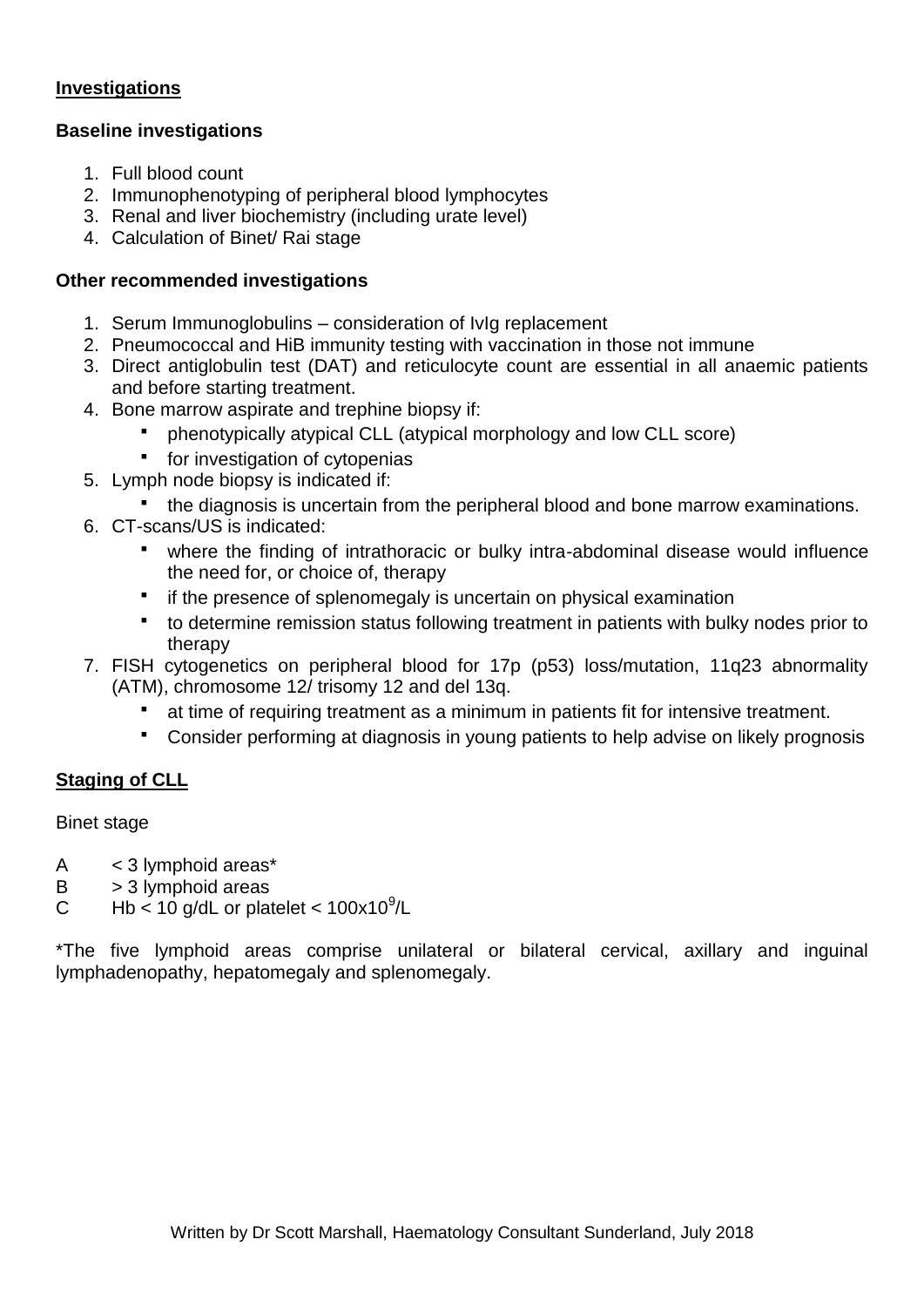#### **Management of CLL**

All newly diagnosed patients with CLL should have their management defined by a formal Multi-Disciplinary Team Meeting.

#### **Monoclonal B-lymphocytosis (CLL phenotype) – MBL-CLL**

MBL-CLL is defined as the presence of a CLL immunophenotype with lymphocyte count  $<5x10^9$ /L and no lymphadenopathy or organomegaly.

These patients should have their blood counts, constitutional symptoms, lymph node enlargement, liver and spleen size monitored every 3 to 6 months in the first year and, if stable, annually thereafter. The regular follow-up can be performed in the local haematology clinic or by the patient's general practitioner

#### **Early stage (Binet A) CLL**

Treatment is not indicated for patients with early stage CLL regardless of the prognostic markers at presentation.

Patients with low risk CLL (see Prognostic factors) are monitored as MBL-CLL.

Patients with high risk CLL should be monitored every 3 months in the haematology clinic. Only after a period of time with stable disease, should the intervals between patient's follow-up visits be extended.

#### **Advanced stage CLL requiring therapy (Binet B and C)**

= WCLL2008 criteria used for trials

- Progressive marrow failure due to bone marrow infiltration by CLL
	- Haemoglobin <10 g/dL
	- Platelets < $100 \times 10^9$ /L
- Massive or progressive lymphadenopathy (cluster >10 cm diameter)
- Massive (>6cm below costal margin) or progressive splenomegaly
- Progressive lymphocytosis >50% increase over 2 months or lymphocyte doubling time <6 months
- Systemic symptoms:
	- Weight loss >10% in previous 6 months
	- Fever >38°C for >2 weeks in the absence of infection
	- Extreme fatigue cannot work or unable to perform usual activity = ECOG 2 or worse
	- Severe night sweats in the absence of infection
- Autoimmune cytopenias which are poorly controlled by corticosteroids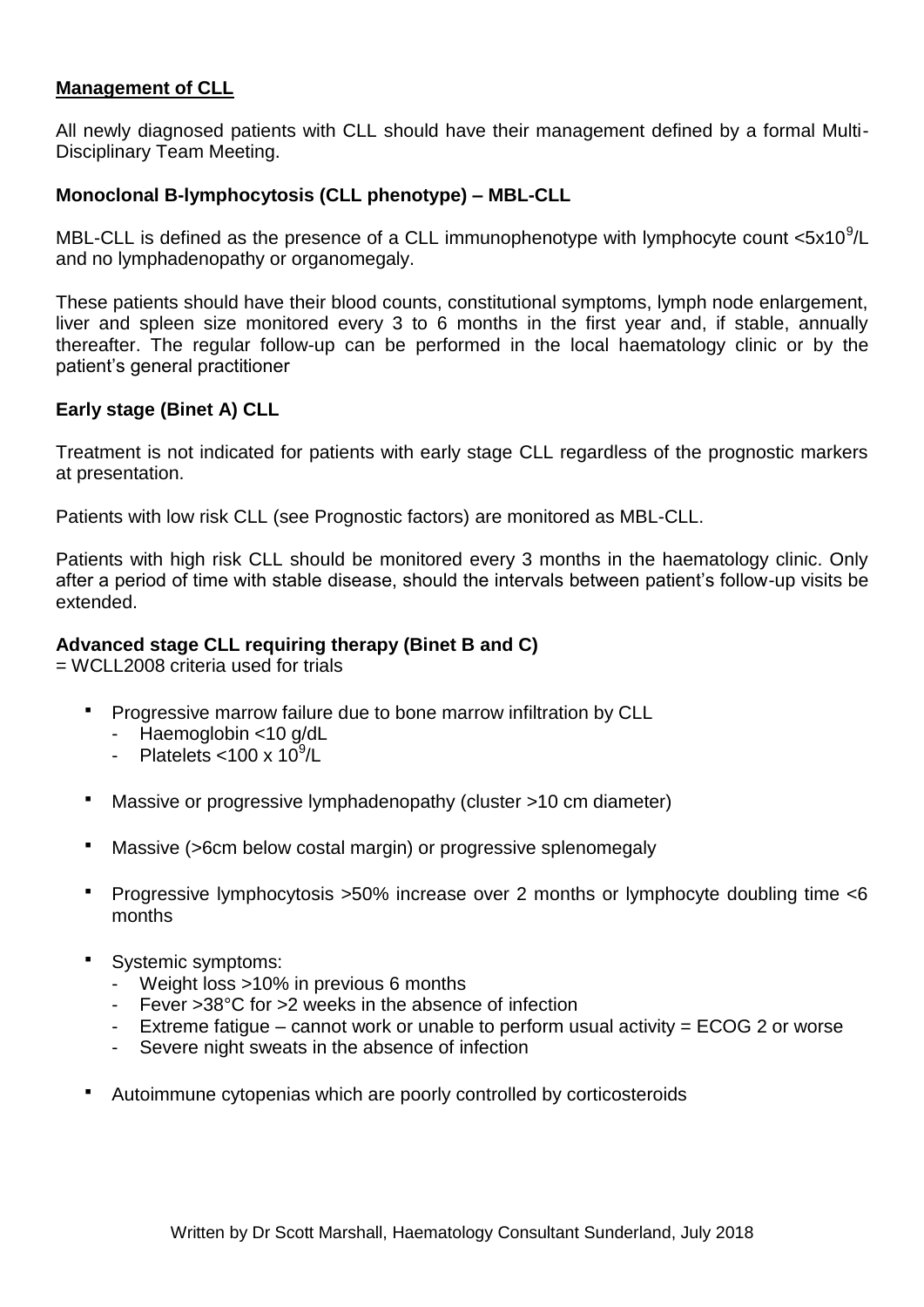### **TREATMENT OF CLL**

## **ALL PATIENTS SHOULD BE CONSIDERED FOR ELIGIBILITY TO CLINICAL TRIALS – see trials section**

#### **Supportive Management at all stages of disease**

- Annual flu vaccine
- Check Immunity to Pneumococcus + HiB & vaccinate if not immune
- Treatment of auto-immune cytopenias as for patients without CLL
- Antimicrobial prophylaxis / immunoglobulins if recurrent infections
- **SHOULD NOT RECEIVE FOSTAVAX (LIVE)SHINGLES VACCINE BECAUSE OF IMMUNOCOMPROMISE**
- New "dead"vaccine likely to be available in late 2018, FDA approved Oct 2017 = Shingrix
- Shingrix is more than 90% effective at preventing shingles and post herpetic neuralgia in all age groups.
- Zostavax only 51% reduction of shingles and 67% PHN less effective in people aged 70 and older.

#### **Recommendations for initial therapy in CLL**

The choice of therapy should be judged according to the desires of the patient, performance status, co-morbidities and potential drug side-effects.

- Patients identified to have TP53 disruption are unlikely to respond well to chemoimmunotherapy. Tests for*TP53* disruption should be performed on all patients prior to each line of therapy, should include both mutation and deletion detection (GRADE IB) and ideally should also reveal subclonal*TP53* mutations (GRADE IIA).
	- o Currently in the Northeast, TP53 mutation screening is not routinely available (only as a research test), but can be requested from Oxford Haematology lab which is funded by Janssen Pharmaceutical company
- Analysis of the IGHV mutation status should also be considered (GRADE III). Retrospective studies have suggested that the sub‐group of patients with mutated IGHV genes experience prolonged remissions with chemoimmunotherapy.
- All patients should be screened for HIV/ Hep B and Hep C and appropriate supportive therapy initiated if positive prior to commencing therapy. Advice from Infectious disease/ hepatologist as indicated

#### **Treatment of Fit patients without disruption of TP53**

1) FCR is current Gold standard first line therapy for those adequately fit to receive it. German CLL8 trial has demonstrated improved Progression free survival, overall survival and early evidence suggests that some patients with mutated immunoglobulin gene (low risk) CLL may be "cured" of their disease (Fischer et al, Blood, Jan 2016, Thompson et al, Blood, Jan 2016) in retrospective analysis

> Fludarabine 24 mg/m<sup>2</sup> oral for 5 days (breakfast time) Cyclophosphamide 150 mg/m<sup>2</sup>oral for 5 days (lunchtime) Rituximab 500 mg/m<sup>2</sup>IV infusion (375 mg/m2 for cycle 1)

28 Day cycle, aim to give 6 cycles. Blood products must be irradiated. If WCC >30, then rituximab dose should be split over 2 days (100mg on day1, the rest on day 2)

Written by Dr Scott Marshall, Haematology Consultant Sunderland, July 2018 2) Bendamustine/ Rituximab is recommended in patients for whom fludarabine combination chemotherapy is not appropriate e.g. renal impairment, more advanced age, concerns with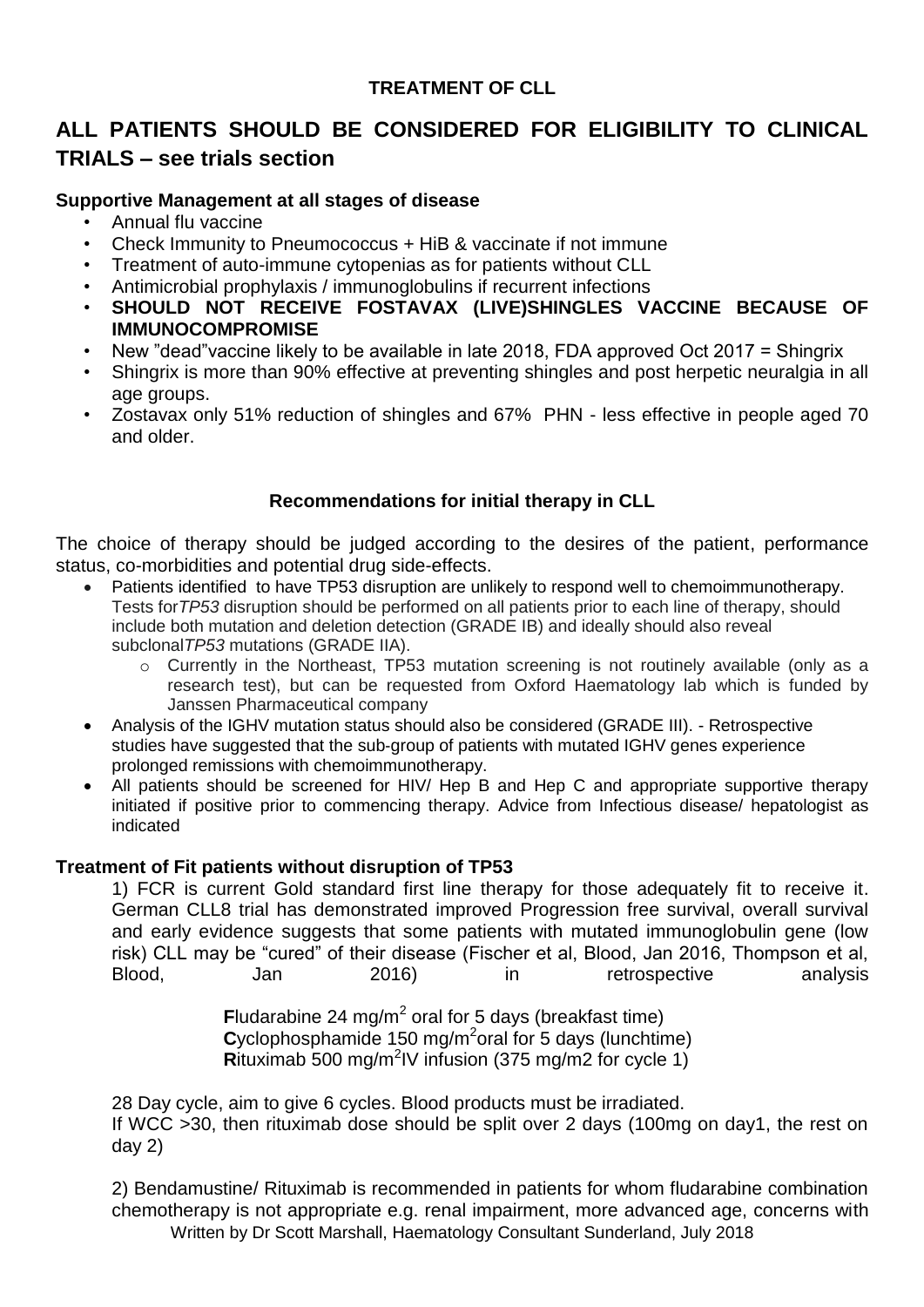marrow capacity or patient preference. Outcomes of BR not far behind FCR. May be more beneficial for patients to receive full dose BR which is associated with less toxicity rather than abbreviated/ attenuated FCR although this has not been tested in a direct head to head clinical trial.

Bendamustine/ Rituximab combination

Bendamustine 70-90mg/m2 IV infusion over 30-60 mins on days 1,2 Rituximab 500mg/m2 IV infusion (375mg/m2 for cycle 1) 28 day cycle, aim to give 6 cycles. Blood products must be irradiated

#### **Treatment of Less fit patients without TP53 disruption**

- 1) Chlorambucil is indicated for elderly patients and those with significant co-morbid conditions considered inappropriate for fludarabine combination therapy.
	- Chlorambucil 10mg/m2 od orally for 7 days of 28 day cycle, continue up to 12 cycles according to response/ tolerance. Prolonged treatment is associated with longer PFS – median about 12 months.

2) Addition of anti-CD20 immunotherapy to chlorambucil therapy as above improves responses and PFS and should be considered current standard of care

Options: a) Rituximab is not recommended because of better effect of b and c

b) add Ofatumumab 300mg IV day 1, 1000mg day 8 of cycle 1, then 1000mg day 1 of each subsequent cycle

- 6 to 12 cycles as tolerated
- Median PFS 23 months (Complement 1 trial)
- Minimal additional toxicity, well tolerated

c) add Obinutuzumab 1000mg – type 2 anti-CD20 antibody

- IV cycle 1 days 1/ 2(dose divided), day 8, day 15, then day 1 for subsequent cycles
- 6 cycles as per German CLL 11 trial
- Median PFS 31 months (NB lower dose of chlorambucil used)
- Time to next treatment 51 months– may offer prolonged treatment free interval to frail population
- Increased infusion reactions seen in CLL 11 trial can be managed by stopping BP medication and use of Methylpred or dexamethasone because reactions do not respond to hydrocortisone as used for other anti-CD20 agents
- Well tolerated in the frail elderly trial population
- 3) Bendamustine/ Rituximab might be considered as an alternative
- 4) Ibrutinib is an appropriate treatment option but is not currently funded for this indication

#### **Treatment of Extremely Frail patients**

- 1) Single agent chlorambucil may be used in patients who are intolerant of anti-CD20 antibodies or when intravenous therapy is considered unsuitable (GRADE IV).
- 2) Corticosteroid monotherapy can be considered (GRADE IV).
- 3) Rituximab monotherapy is not recommended (GRADE IV).
- 4) Utility and side-effect profiles of B-cell receptor signalling pathway inhibitors in extremely frail patients have not been evaluated in clinical trials and they are not NICE‐approved in front‐line therapy of standard risk CLL (GRADE IV).

#### **Treatment of TP53 deleted or mutated CLL**

1. B cell Receptor Signalling Pathway Inhibitors (BCRi)

- Ibrutinib is the treatment of choice in front‐line therapy for patients withTP53 disruption and is now NICE approved (GRADE IB).
	- o 420mg once daily

Written by Dr Scott Marshall, Haematology Consultant Sunderland, July 2018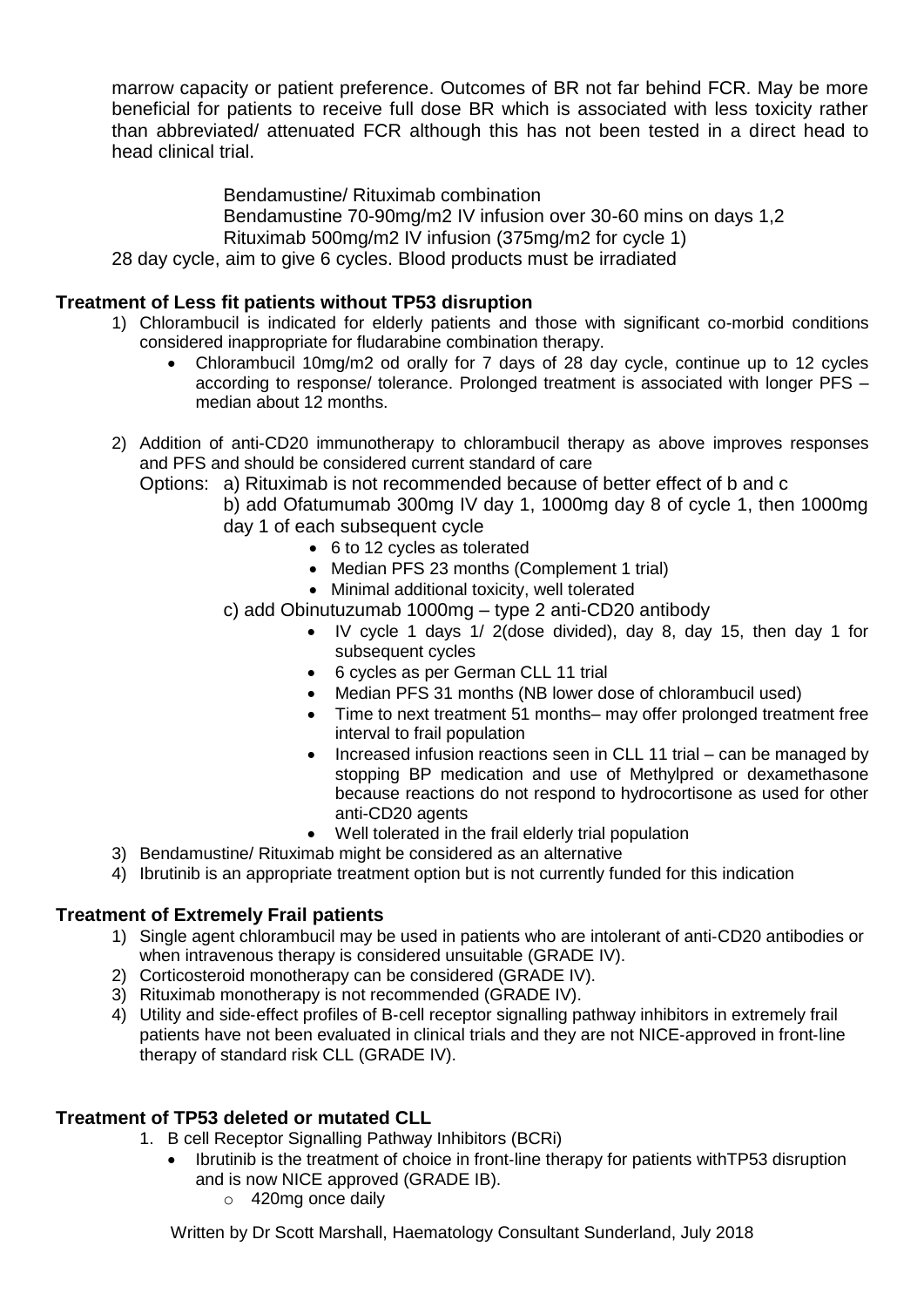- $\circ$  Not recommended if on warfarin (caution with other anticoagulants) because ibrutinib associated with impaired platelet function
- $\circ$  Not recommended if significant heart disease significant risk of hypertension and arrhythmias
- o Care needed if concomitant CYP3A4/5 inhibitors (eg antifungals, antivirals, clarithromycin, erythromycin, anti-arrythmics – see SPC
- o Treatment should be continued
- Idelalisib and rituximab combination therapy is a suitable alternative for patients for whom ibrutinib is deemed inappropriate, such as patients with significant cardiac disease or patients receiving vitamin K antagonists, and is also NICE approved (GRADE IB).
	- o Idelalisib is continued longterm until disease progression standard dose 150mg bd
	- o Rituximab IV 375mg/m2 week1, 500mg/m2 weeks 3, 5, 7, 9, 11, 15, 19
	- $\circ$  Risk of autoimmune side-effects in addition to increased infections– rashes, colitis, pneumonitis which tend to occur in the first 6-12 months. Early diarrhoea common and may settle through dose interruption and reintroduction
- In patients who are otherwise gaining apparent clinical benefit, clinicians should avoid early withdrawal of BCRi (Grade IB).
- 2. Venetoclax (bcl-2 inhibitor) is a treatment option in patients unsuitable for BCRi

#### **Relapsed but not refractory CLL (fludarabine-sensitive relapse) – patients fit for further chemoimmunotherapy**

all patients at relapse should have TP53 mutation/ deletion testing and considered for appropriate therapy if positive

- Patients who have a progression free interval of more than 3 years after fludarabine combination or Bendamustine therapy can be considered for FCR if they are fit for further chemoimmunotherapy
- Bendamustine is not funded as a second or subsequent line therapy
- Currently Obinutuzumab and Ofatumumab are only funded as first line therapy. Therefore rituximab is the only anti-CD20 antibody treatment which can be considered for second line and subsequent therapies in combination with chlorambucil but BCRi therapy should be considered in such patients.

## **Treatment of Relapsed/ Refractory CLL**

- Idelalisib with rituximab or ibrutinib monotherapy are the treatments of choice for patients with CLL who are refractory to chemo-immunotherapy, have relapsed after chemoimmunotherapy, or for whom re-treatment with chemoimmunotherapy is inappropriate as defined above. In England, for both ibrutinib monotherapy and idelalisib with rituximab, patients need to meet specific NHS England criteria, based on the respective clinical trial inclusion criteria – see relevant guidance (GRADE IB).
- The addition of bendamustine to these BCRis is not recommended (GRADE IV).
- Venetoclax in combination with rituximab might also become an option for BCRi naïve patients (Grade IB).
- Re-treatment with chemoimmunotherapy may be considered as an option for fit patients with CLL who relapse after a prolonged remission (GRADE III).
- Venetoclax is the treatment of choice for patients who fail BCRi therapy and is currently funded through the NHS England Cancer Drugs Fund (GRADE III).

#### **Allogeneic haemopoietic stem cell transplantation (allo-HSCT)**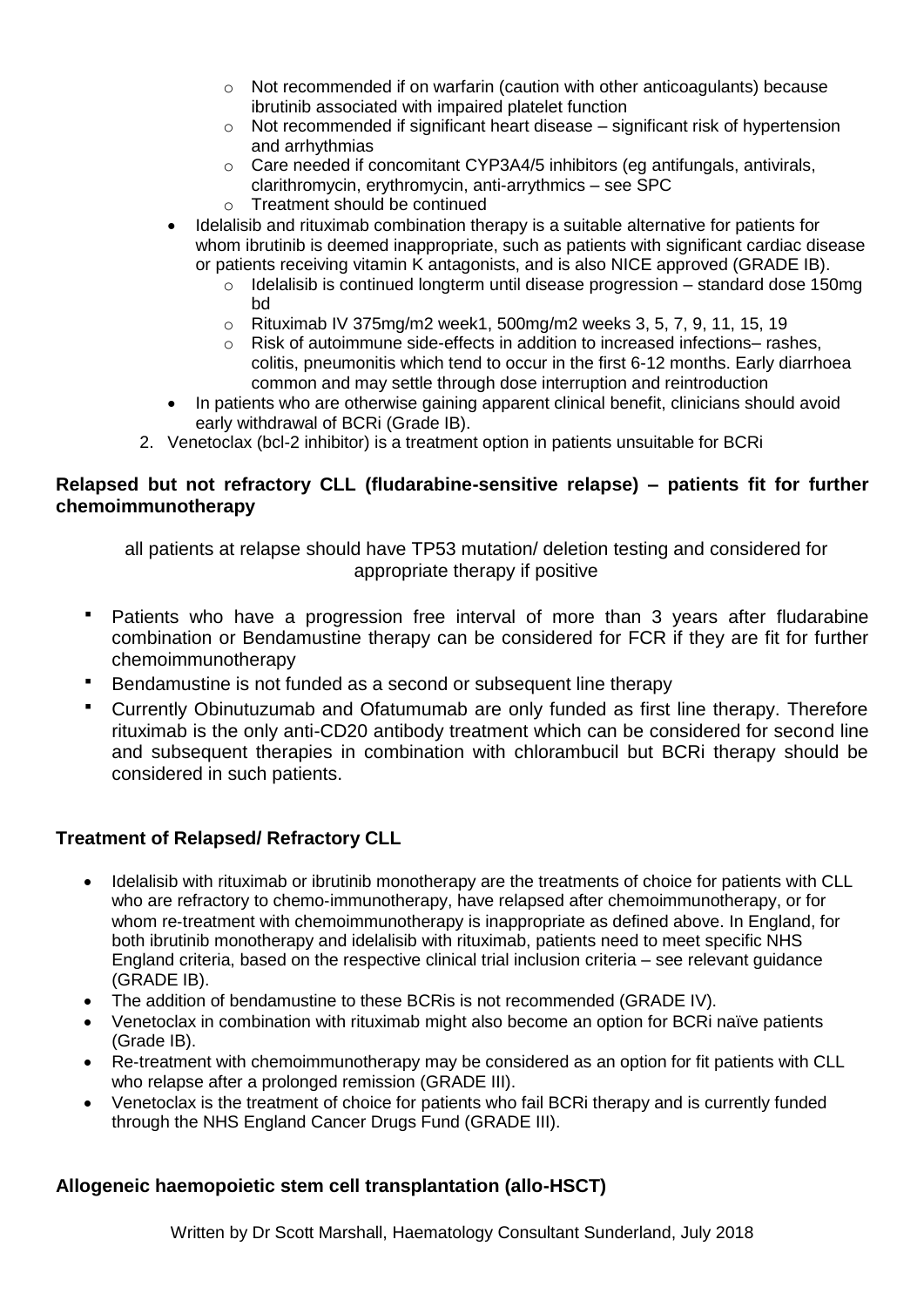- Allogeneic stem cell transplantation (alloSCT) is a treatment option for patients with CLL who have either.
	- o failed chemoimmunotherapy and BCRi therapy irrespective of TP53 status.
	- o harbour a TP53 disruption and have not responded or lost response to BCRi therapy (GRADE III).
- AlloSCT should be considered for all eligible patients with Richter transformation (GRADE III).

| <b>Factors favouring allogeneic</b><br>transplant | <b>Factors favouring Novel agents</b><br>against CLL |
|---------------------------------------------------|------------------------------------------------------|
| Higher disease risk                               | Lower disease risk                                   |
| Complex karyotype                                 | No high risk cytogenetics                            |
| Cytogenetics<br><b>High</b><br>risk               | Longer duration of prior response                    |
| (17p-, TP53 mut)                                  |                                                      |
| <b>MRD</b> positive                               | <b>MRD</b> negative                                  |
| Short duration of response                        |                                                      |
| Richter's transformation                          |                                                      |
| Lower transplant risk                             | Higher transplant risk                               |
| Younger age                                       | Older age                                            |
| No comorbidities                                  | Significant comorbidity                              |
| Well-matched donor                                | Mismatched donor                                     |

#### **Clinical Trials**

The UK has an excellent reputation for the delivery of high quality clinical trials overseen by the UK CLRN CLL Clinical trials committee. The trial portfolio is constantly evolving.

Please contact Dr Scott Marshall to discuss current availability of trials in the Northeast [scott.marshall3@nhs.net](mailto:scott.marshall3@nhs.net)

There are multiple new therapies with potent action coming available in CLL that we hope to bring to the Northeast in clinical trials eg Ibrutinib, GS1101 (CAL-101). For any trials not available locally, many more are available in Leeds and can be accessed via Prof Peter Hillmen. [peter.hillmen@nhs.net](mailto:peter.hillmen@nhs.net)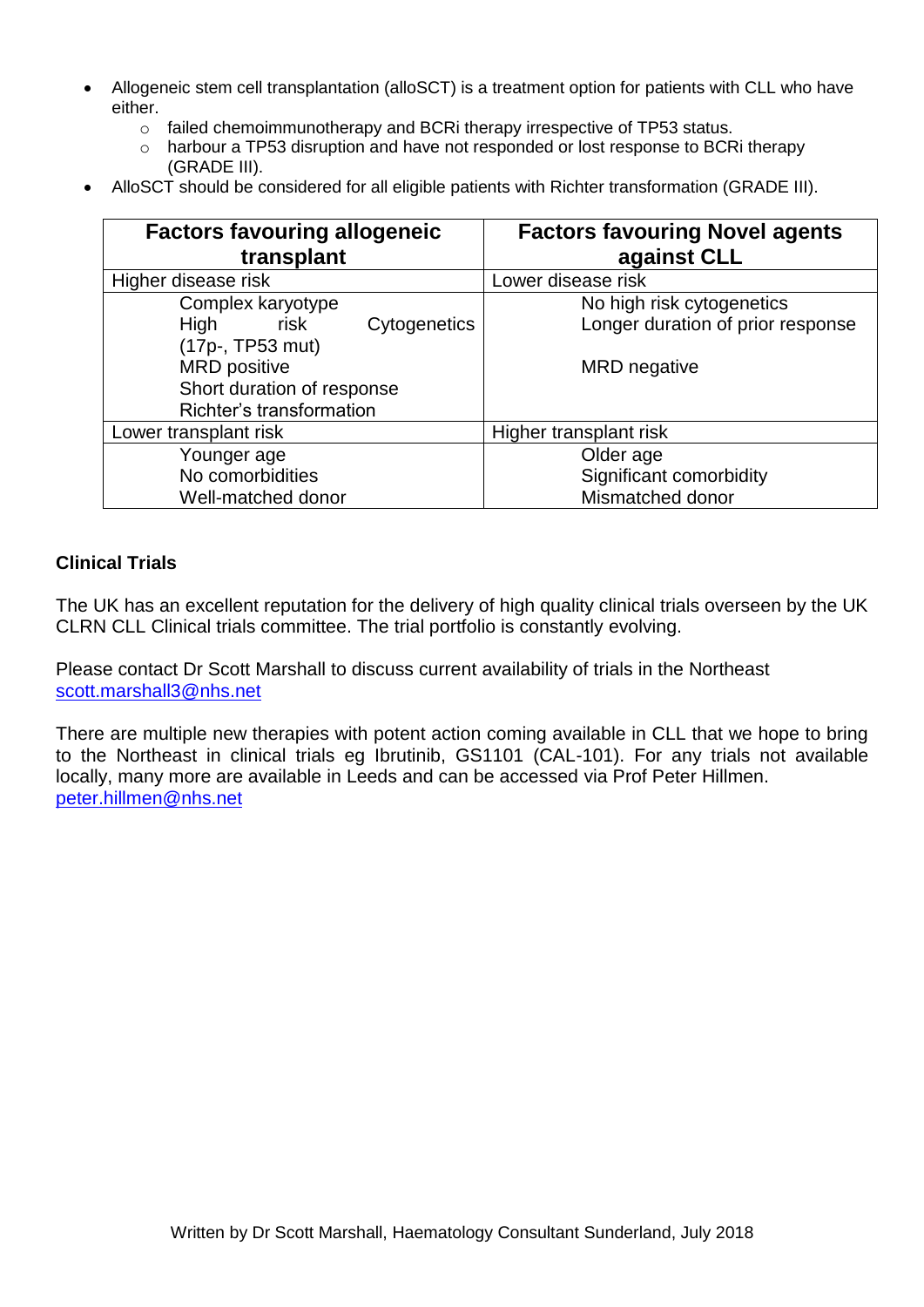### **Current trials open in the Northeast**

- 1) FLAIR trial front line treatment of CLL in patients fit for Fludarabine therapy
	- Open at Gateshead only centre in Northeast
	- New treatment arms have been opened and others closed to keep contemporary
	- FCR vs ibrutinib vs Venetoclax/ ibrutinib– uses MRD to assess disease response
- 2) BGB 3111 front line in elderly (>65yrs) or unfit for FCR
	- Open at Sunderland
	- BGB 3111 vs Bendamustine/ Rituximab. Patients in BR arm can cross-over to new drug at disease progression
	- BGB 3111 is a BTK inhibitor more potent than ibrutinib). Dose = 80mg 2x daily. Low rates of side-effects seen with ibrutinib and well tolerated
	- TP53 mutation/ deleted CLL accepted and will receive BGB 3111

### **Summary of CLL Trials Portfolio (July 2018):**

|                                                                                          | Recently Closed Trials<br>in follow-up                                                                                                                                                                                                     | Currently Open or<br>soon to OpenTrials                                           | Future<br>Planned<br><b>Trials</b>                                                      |
|------------------------------------------------------------------------------------------|--------------------------------------------------------------------------------------------------------------------------------------------------------------------------------------------------------------------------------------------|-----------------------------------------------------------------------------------|-----------------------------------------------------------------------------------------|
| <b>Patients</b><br>considered<br>fit for FCR<br>(previously                              | <b>IcICLLe</b><br><b>Bloodwise</b><br>(Ibrutinib)<br><b>Bloodwise</b><br><b>TAP</b>                                                                                                                                                        | CLL <sub>10</sub><br>(FLAIR<br>amendment)<br>Phase III FCR vs<br><b>Ibrutinib</b> |                                                                                         |
| untreated)                                                                               | [Idelalisib<br>(CALiBRe<br>monotherapy])                                                                                                                                                                                                   | monotherapy<br><b>VS</b><br>Ibrutinib+venetoclax                                  |                                                                                         |
| <b>Patients</b><br>considered<br>unfit<br>for<br><b>FCR</b><br>(previously<br>untreated) | Acerta ACE-007<br>(Chl+obinutuzumab<br><b>VS</b><br>ACP-<br>196+obinutuzumab vs<br>ACP-196)<br>(Chl-Of<br><b>RiAltO</b><br><b>VS</b><br>Benda-Of)                                                                                          | BGB-3111-<br>304_CLL_Phase_3<br>(BGB-3111<br><b>VS</b><br>chl+obinutuzumab)       | Ibrutinib+venetocl<br>ax<br><b>VS</b><br>Chl+obinutuzuma<br>JNJ-54179060<br>b<br>(GLOW) |
| 17p deleted<br><b>CLL</b><br>(previously<br>untreated)                                   | CL<br>312-0133<br>Gilead<br>idelalisib<br>Study<br>$\overline{\phantom{m}}$<br>$+$<br>rituximab<br>17p<br>in<br>del<br>front-line<br>Acerta ACE-007<br>(Chl+obinutuzumab<br><b>VS</b><br>ACP-<br>196+obinutuzumab<br><b>VS</b><br>ACP-196) | BGB-3111-<br>304_CLL_Phase_3<br>(BGB-3111)                                        | <b>FLAIR</b><br>amendment                                                               |
| Consolidatio<br>n/Maintenan<br>ce                                                        | <b>GALACTIC</b><br>(CLL8;<br>Obinutuzumab<br>consolidation)                                                                                                                                                                                | $\overline{a}$                                                                    | <b>INTERRUPT Trial</b>                                                                  |
| A<br><b>Stage</b><br><b>CLL</b>                                                          | <b>CLEAR</b><br><b>Bloodwise TAP CyCLLe</b>                                                                                                                                                                                                |                                                                                   |                                                                                         |
| Richter's<br>Transformat<br>ion                                                          | CHOP-OR (CLL211)<br><b>NCRN</b><br>3130:<br>Acerta                                                                                                                                                                                         | $\overline{a}$                                                                    | STELLAR:<br>ACP-<br>196<br><b>Bloodwise</b><br><b>TAP Trial</b>                         |

Written by Dr Scott Marshall, Haematology Consultant Sunderland, July 2018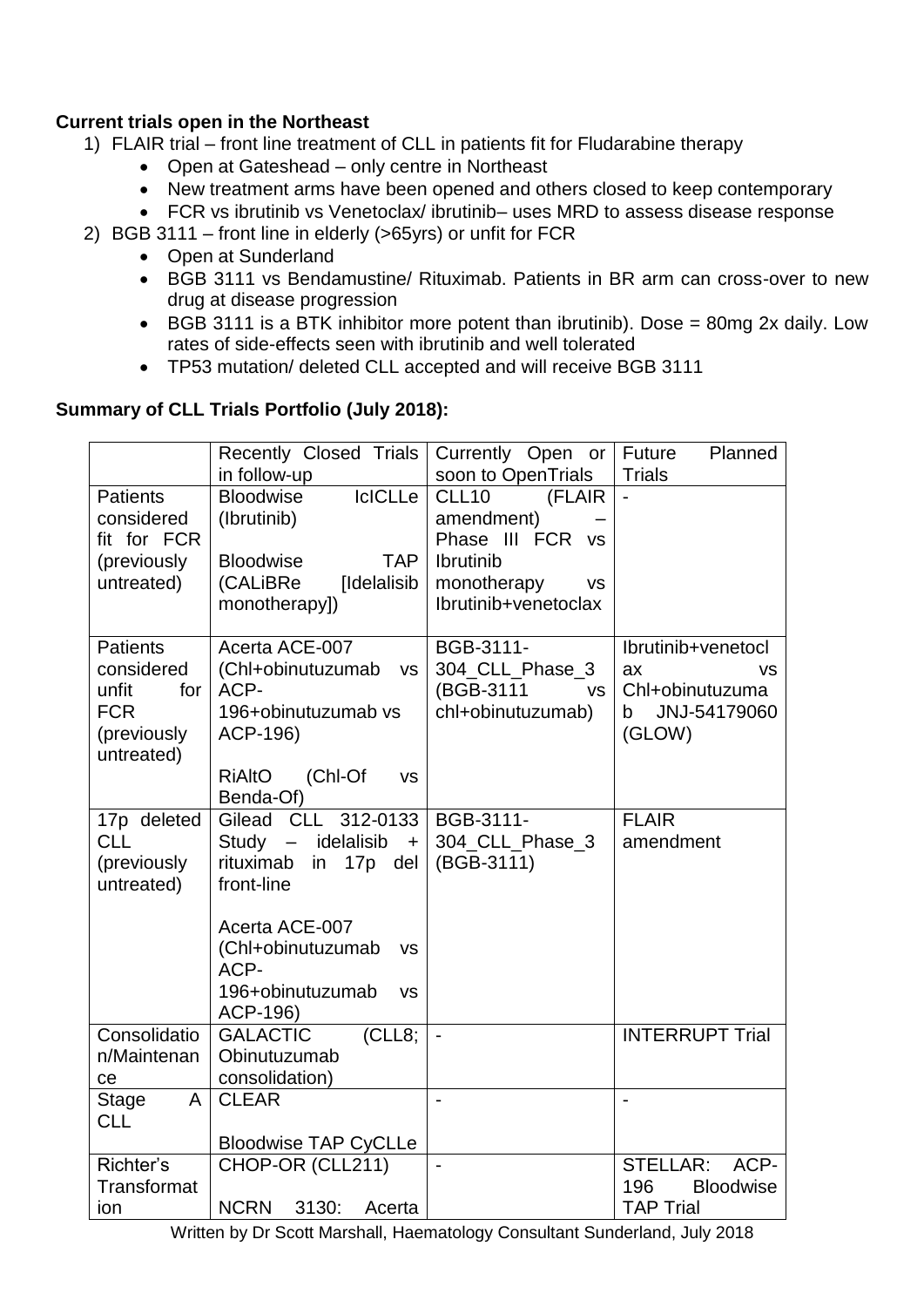|                                         | ACE-CL-001: Phase 1.<br>of ACP-196 in CLL                                     |                                            |                                     |
|-----------------------------------------|-------------------------------------------------------------------------------|--------------------------------------------|-------------------------------------|
| Relapsed/<br>Refractory<br><b>CLL</b>   | <b>IcICLLe</b><br><b>Bloodwise</b><br>amendment (Ibrutinib +<br>obinutuzumab) | ATRi + acalabrutinib<br>study (ACE-CL-110  | ?Bloodwise<br><b>ACALA CLLTrial</b> |
|                                         | <b>Bloodwise</b><br><b>CLARITY</b><br>(Ibrutinib + venetoclax)                |                                            |                                     |
|                                         | <b>Bloodwise</b><br><b>TAP</b><br>(CALiBRe [Idelalisib])                      |                                            |                                     |
|                                         | Acerta ACE-006<br>(ACP-196 vs ibrutinib)                                      |                                            |                                     |
| Relapsed<br>17p del CLL                 | <b>IcICLLe</b><br><b>Bloodwise</b><br>amendment (Ibrutinib +<br>obinutuzumab) | ATRi + acalabrutinib<br>study (ACE-CL-110) | $\overline{a}$                      |
|                                         | <b>Bloodwise</b><br><b>CLARITY</b><br>(Ibrutinib + venetoclax)                |                                            |                                     |
|                                         | <b>ACERTA ACE-006</b><br>(ACP-196 vs ibrutinib)                               |                                            |                                     |
|                                         | <b>TAP</b><br><b>Bloodwise</b><br>(CALiBRe [Idelalisib])                      |                                            |                                     |
| Relapsed11<br>del CLL<br>q<br>$(T-PLL)$ | PiCLLe (PARP inhibitor)                                                       | $\blacksquare$                             | ?HOVON<br><b>T-PLL</b><br>study     |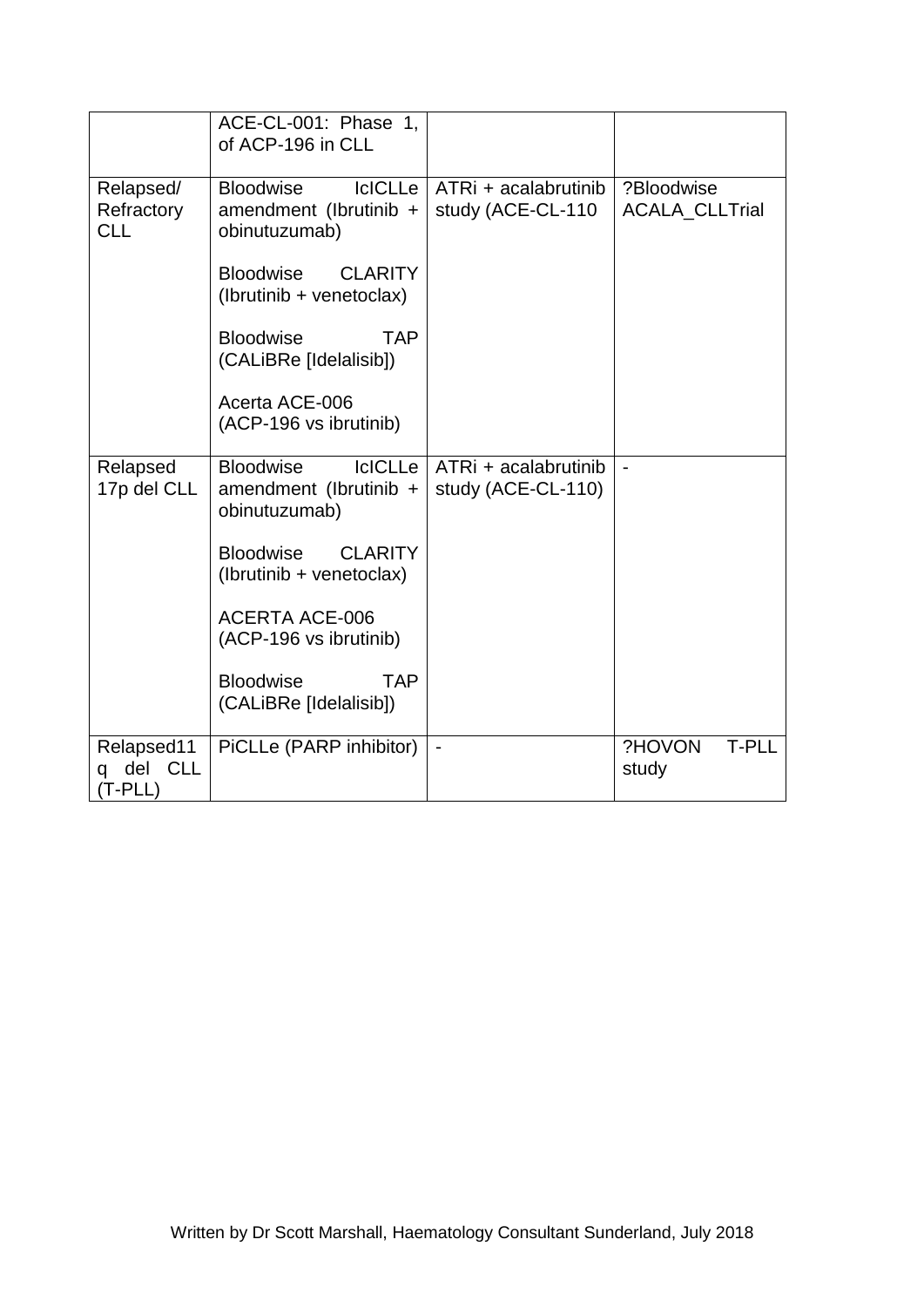#### **CLL TREATMENT ALGORITHM**

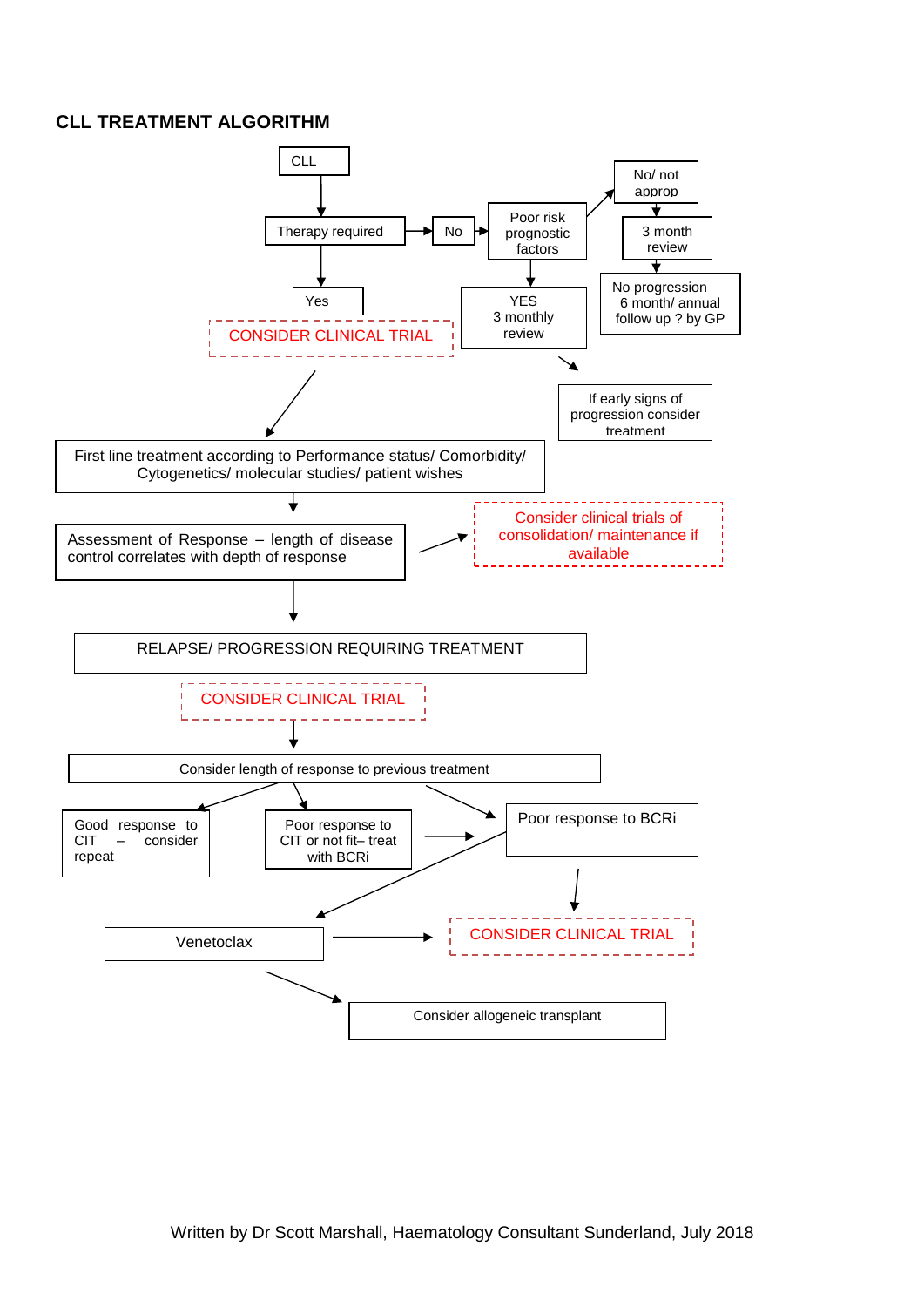# **HAIRY CELL LEUKAEMIA**

## **Diagnosis**

- 1. Cytopenias
- 2. Splenomegaly
	- Hairy cells in blood or bone marrow. Peripheral blood to be assessed for diagnostic morphology + monocytopenia
	- Bone marrow biopsy with special stains on sections: CD20, DBA44, TRAP

- Flow cytometry on PB or BM cell suspensions with a panel of McAbs:

- B-cell panel: CD19, CD20, CD22, Smlg
- HCL panel: CD11c, CD25, CD103, HC2
- Molecular Studies: assess for presence of BRAF mutation

### **Indications for treatment**

1. Systemic symptoms

2. Significant cytopenias (Hb <12 g/dL, Neutrophils <1.5x109/L, Platelets <100x109/L)

### **Treatment**

At presentation:

- Cladribine (Litak®) 0.14mg/kg SC daily for 5 days.
- Pentostatin 4 mg/m2 IV every 2 weeks until maximum response plus 1 or 2 extra injections may be used as an alternative.
- If pancytopenic, consider treatment with interferon alfa to improve blood counts before purine analogues, but this is usually not necessary.

All blood products administered are to be irradiated, and *Peumocystis jiroveci*  prophylaxis is indicated for at least 6 months after therapy completed or until CD4 count exceeds 200/mm3.

At relapse:

- Repeat administration of initial therapy.
- If resistance develops, the alternative therapy can be used eg Pentostatin if cladribine used previously.

Rituximab 375mg/m2 weekly for 8 weeks is recommended in the current BCSH guidelines (2012), funding for this has been confirmed by NHS-England..

Other treatment options:

- Splenectomy may be considered for
- symptomatic splenomegaly (massive enlargement, pain, infarction, rupture)
- pancytopenia which is still present after other treatments.
- as a temporising measure in symptomatic pregnant women.

The response to splenectomy is maintained for a median of 20 months, approximately one-half have disease progression within five years, and the overall survival at five years is 60 to 70 percent.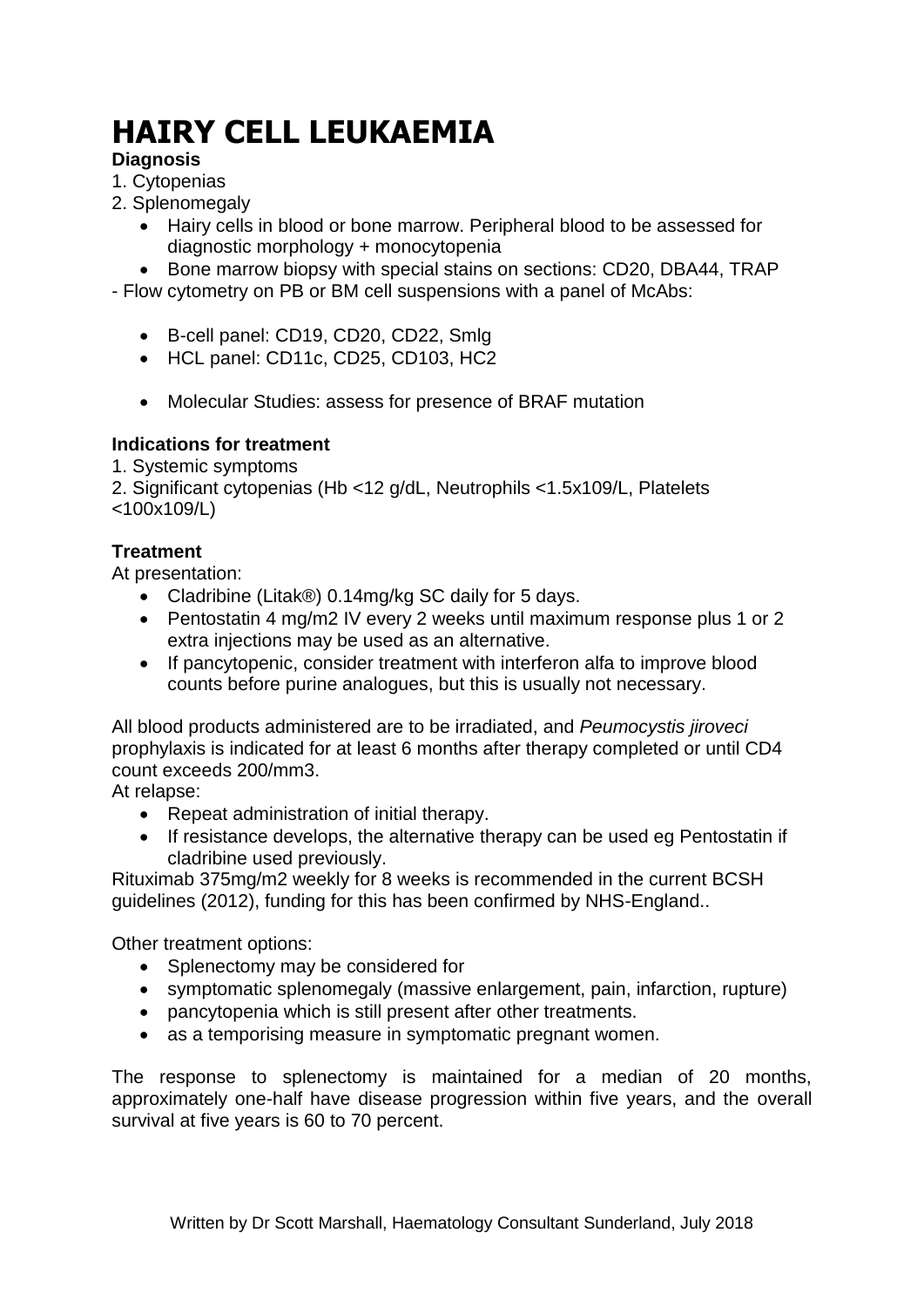#### **Clinical trials**

- Vemurafnib is a BRAF inhibitor and has shown to be effective with ORR >90% in relapsed/refractory patients to purine analogue therapy. This treatment is not currently funded
- Moxetumomab pasudotox is a non-chemotherapeutic agent administered IV on days 1,3 and 5 of a 28 day cycle for up to 6 cycles. It is an anti-CD22 recombinant immunotoxin. In a phase III trial in patients with relapsed/ refractory hairy cell leukaemia who were heavily pre-treated ORR rates were 75% with 41% achieving CR. This was reported at EHA and ASCO in 2018 and promises to be a potential therapy of the future. It is currently not funded but marked by FDA for rapid development/ assessment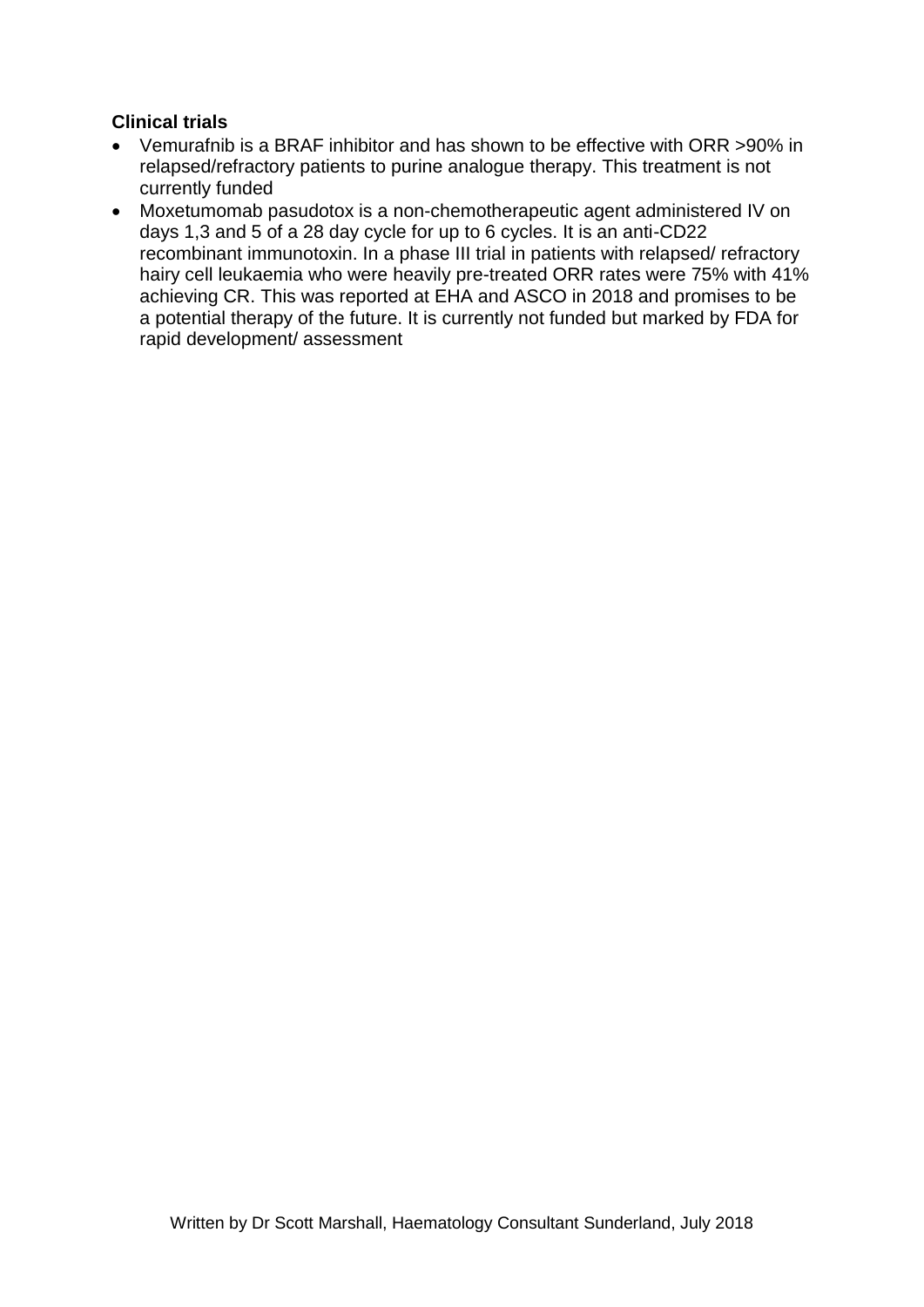## **T-PROLYMPHOCYTIC LEUKAEMIA**

#### **Diagnostic Criteria**

- Immunophenotype: CD2+, CD3+, CD4+, CD5+, CD7+, TCRαβ+, HLA-DR-.
- Expression of CD52 antigen should be demonstrated in all cases for therapeutic purposes.
- All cases must have TCR gene rearrangement studies.
- High proportion of cases show inv(14) by cytogenetics.

#### **Primary Treatment**

- Outcomes in T-PLL are poor and patients should be considered for clinical trials if the patient is willing to travel. No current trials open in the Northeast
- Intravenous alemtuzumab should be used as first line therapy for T-PLL 30mg IV 3 x per week after dose escalation in the first week to complete up to 12 weeks. CMV PCR monitoring and treatment is required as per standard supportive care protocols (LEVEL IIa and GRADE B).
- All eligible patients should proceed to either autologous or allogeneic stem cell transplant in first remission (LEVEL IV GRADE C).
- Drainage of pleural effusion and/or ascites due to T-PLL is recommended at the beginning of treatment to reduce tumour mass.

#### **Refractory Disease**

 Patients failing to respond should receive the combination of alemtuzumab plus pentostatin 4mg/ m2 IV weekly for 4 weeks then 2 weekly to maximum response or another purine analogue (LEVEL IV GRADE C).

#### **Relapse Treatment**

- Repeat treatment with alemtuzumab may be appropriate (confirm that leukaemia cells express CD52)
- Low response rates to purine analogues reported but may be considered in refractory patients.

#### **Clinical Trials**

- Contact Dr Claire Dearden at The Marsden Hospital, London for advice about trials and their availability
- There are plans for a venetoclax + ibrutinib trial in T-PLL in the UK opening in the Autumn of 2018. This follows demonstration that Venetoclax is a potent agent for T-PLL in laboratory studies (Blood July 2018), as well as report of 2 patients with relapsed/ refractory T-PLL who responded to venetoclax (Blood Dec 2017)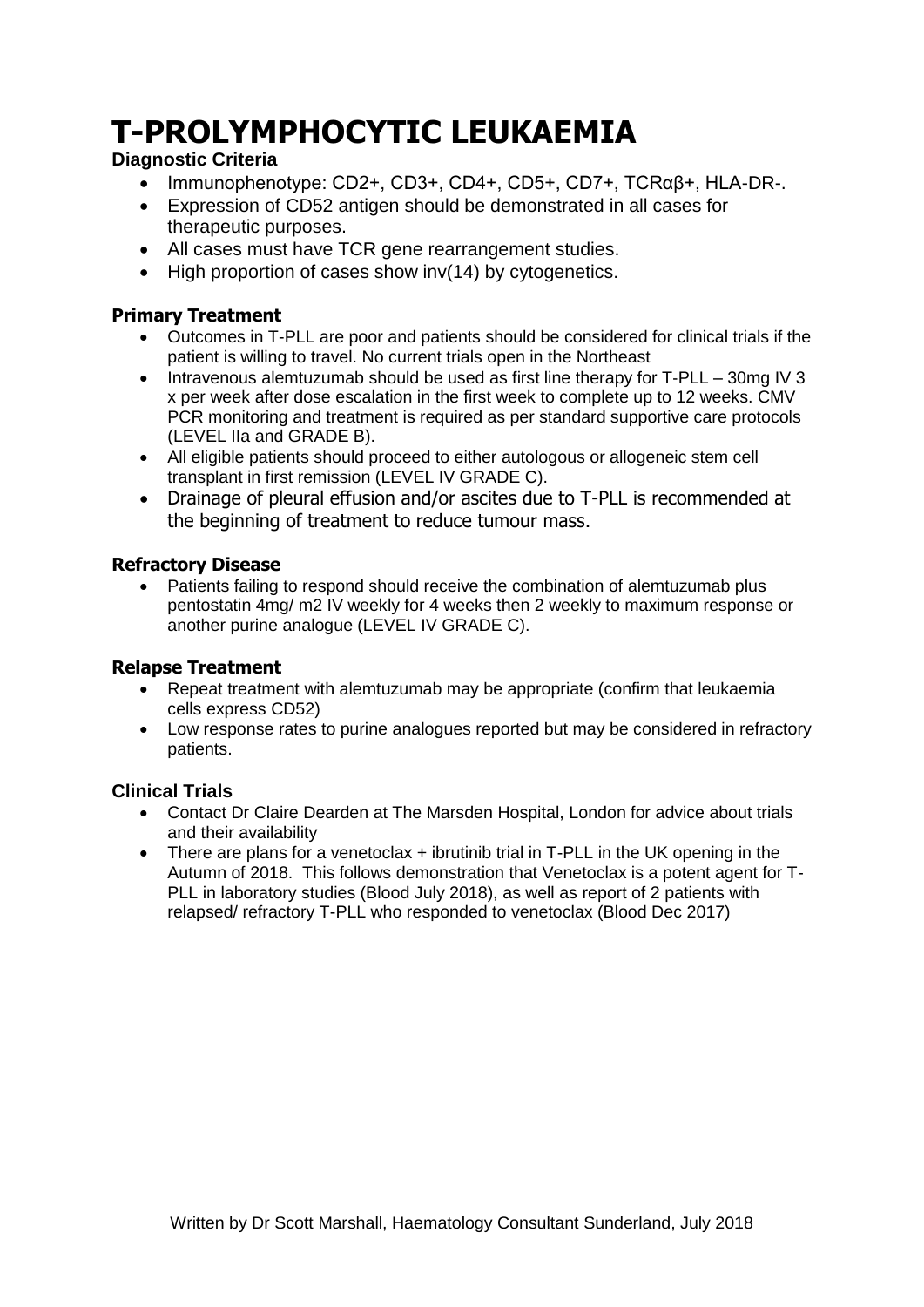## **WALDENSTRÖM MACROGLOBULINAEMIA**

Waldenström macroglobulinaemia is a low grade lymphoplasmacytic non-Hodgkin lymphoma seen in association with an IgM monoclonal protein of any concentration. The MYD88L265P mutation is seen in approximately 90% of patients with Waldenstroms or non-IgM-secreting lymphoplasmacytic lymphoma, however this mutation is also found in smaller numbers (~5-10%) of splenic marginal zone lymphoma and IgM MGUS.

#### **Diagnostic criteria for Waldenström macroglobulinaemia (WM)**

- IgM monoclonal gammopathy of any concentration
- Bone marrow infiltration by small lymphocytes showing plasmacytoid / plasma cell differentiation. Intertrabecular pattern of bone marrow infiltration
- \* Surface IgM<sup>+</sup>, CD5<sup>-</sup>, CD10<sup>-</sup>, CD19<sup>+</sup>, CD20<sup>+</sup>, CD22<sup>weak</sup>, CD23<sup>-</sup>, CD25<sup>+</sup>, CD27<sup>+</sup>, FMC7<sup>+</sup>, CD103<sup>-</sup>, CD138<sup>-</sup> immunophenotype

If end-organ damage is present then patients are classified as having Waldenström macroglobulinaemia. Otherwise smouldering WM (IgM >30g/dl and / or marrow infiltration >10%) or IgM MGUS (IgM <30g/dl and <10% marrow infiltration).

Patients are said to have an IgM-related disorder if IgM MGUS and symptoms due to the paraprotein. Such symptoms can include hyperviscosity, cold agglutinins, cryoglobulinaemia, autoimmune disease, neuropathy or amyloidosis.

**Prognosis** is by the ISSWM. Risk factors (1 point for each) are: age >65yr; β2 microglobulin > 3mg/L; paraprotein > 70g/L; Hb < 115g/L and platelets < 100 x10<sup>9</sup>/L. Risk is low 0-1 (unless age), intermediate (2) or high (3-5). Five year survival is 87% if low-risk, 68% intermediate or 36% high-risk.

#### **Treatment**

- BCSH guidance recommends baseline haemophilus influenza type B and pneumococcus vaccination, as well as annual influenza vaccination. Vaccination should be avoided, if possible, 2 weeks prior to, during and for 6 months after chemo-immunotherapy.
- Therapy should currently be reserved for patients who are symptomatic or in whom there is haematological suppression or clear evidence of disease progression.
- The aim of treatment should be to improve the quality and duration of life with minimal side-effects in the most cost-effective manner. It is not yet clear that achievement of a complete remission confers clinical benefit, and it is possible